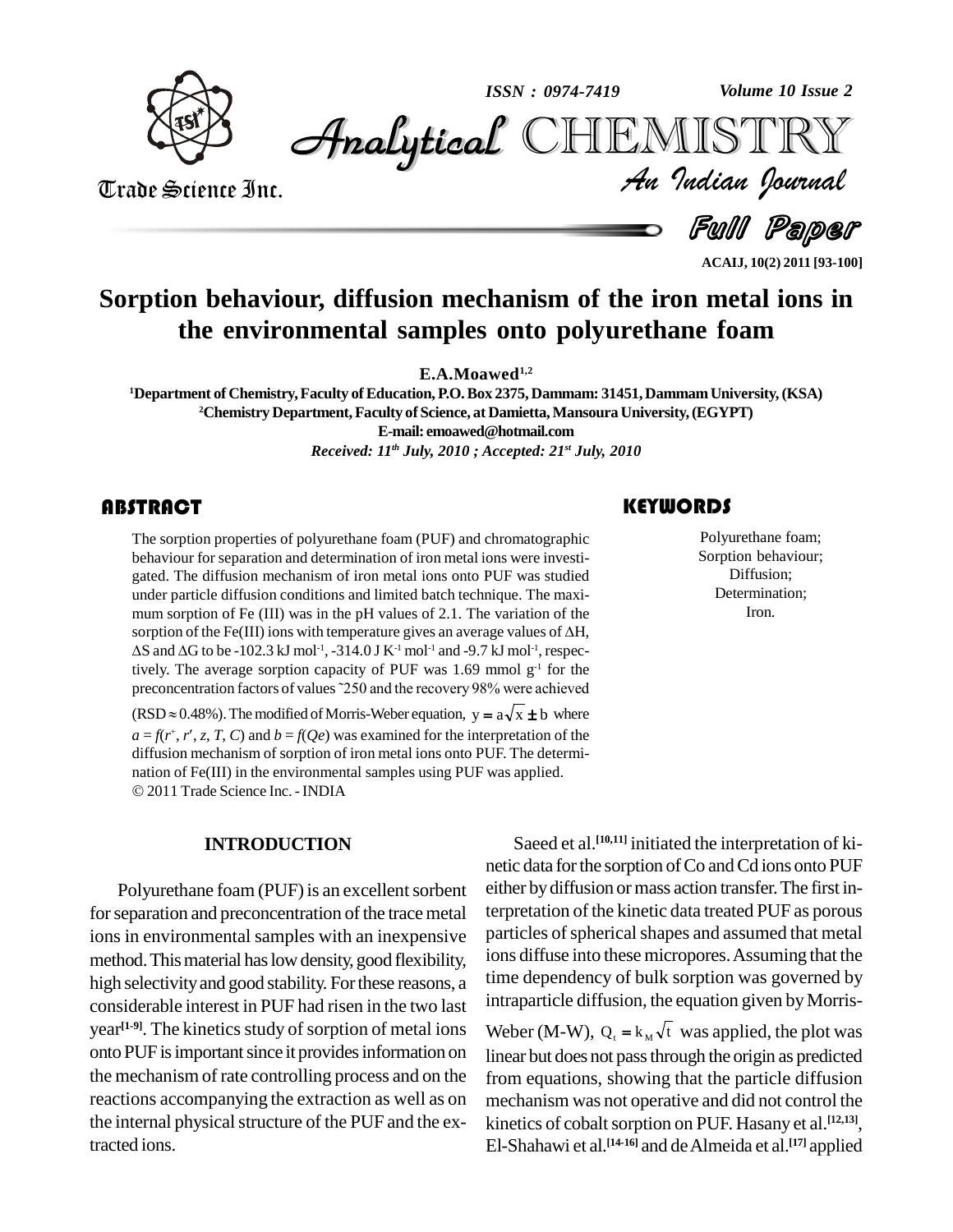the M-W equation on the kinetics of  $Co$ , Ag, Hg, U, Se, Au and nitrophenol sorption onto PUF. The diffusion rate of these metal ions was rapid in the initial stages, and slowed down with the passage of time and the plot was deviated with increased time. Moawed et al. **[18-21]** studied the kinetics of sorption of Li, Na, K, Ag, Ni, Cu, Pd, Cd, Hg, Au and U ions onto different type of  $\alpha$ studied the kinetics of sorption of Li, Na, K, Ag, Ni,<br>Cu, Pd, Cd, Hg, Au and U ions onto different type of<br>PUF. The M–W equation was applied, the data obtained showed that the values of the interparticle rate constant was dependent on the ionic size of metal ions and the size of PUF. Finally, the M-W equation was applied on the sorption of Cr, Pb, Cd, Ni, Cu, and organic matter onto different sorbents e.g. sunflower stem**[22]**, XAD-16 **[23,24]**, Styrofoam**[25]**, beach sand **[26]**, rice husk **[27]**, Moringa oleifera pods **[28]** and poly(hydroxyethylmethacrylate)<sup>[29]</sup>. The results obtained tration for these sorbents were in agreement with PUF.

the chromatographic behaviour of extract of iron metal ions onto PUF in order to examine approaching of the separat exact condition of sorption of metal ions onto PUF. the upt Also, we interpret the deviation for the application M exact condition of sorption of metal ions onto PUF. W equation on the sorption of metal ions onto PUF. Finally, we apply PUF for the preconcentration and determination of the  $Fe(III)$  metal ions in environmental samples.

### **EXPERIMENTAL**

#### **Reagents and materials**

All reagents were prepared from analytical reagent grade chemicals and bidistilled water. A 1 mg mL<sup>-1</sup> stock solution of metal ions was prepared by dissolving Fe(NO<sub>3</sub>)<sub>3</sub>.9H<sub>2</sub>O in water, the solution is then diluted to 100 mL in a measuring flask. A 4 mol  $L^{-1}$  potassium thiocyanate solution was prepared by dissolving 97 g of KSCN in 250 mL of H<sub>2</sub>O. Commercial white sheets Figure thiocyanate solution was prepared by dissolving 97 g<br>of KSCN in 250 mL of H<sub>2</sub>O. Commercial white sheets<br>(density  $\approx$  12-25 kg m<sup>-3</sup>) of open cell polyether type **PUF** based polyurethane foam were used.

### **Apparatus**

<sup>7</sup>An spectro Political formed using spectro UV-Vis RS Digital spectropho-*I*<br>*I*-Vis RS Dig<br>*I* The pH mea<br>eter from Michaels).<br>IISTRY All spectrophotometric measurements were pertometer(Labomed, Inc).The pH measurements were carried out using a pH meter from Microprocessor pH Meter(HANNA Instruments).

CHEMISTRY

## **RESULTSAND DISCUSSION**

In order to estimate the best conditions for the determination of iron (III) metal ions and to interpret of the diffusion mechanism, we studied the sorption behaviour of Fe(III) ions onto PUF.

### **Optimumconditionsfor sorptionofiron, cobaltand nickel onto PUF**

The methodology of the present work is to study 495 nm. The pH values were plotted against the up-The effect of pH on the separation of Fe(III) ions onto PUF was examined using a batch technique. A<br>0.1 g portion of the PUF mixed with 25 mL aliquot<br>solution containing 4  $\mu$ g mL<sup>-1</sup> of Fe(III) ions and 0.8 M 0.1 g portion of the PUF mixed with 25 mL aliquot solution containing 4  $\mu$ g mL<sup>-1</sup> of Fe(III) ions and 0.8 M of KSCN at different pH values. After shaking for 15 minutes, the solutions were separated and the concentration of metal ions was determined spectrophotometrically using thiocyanate method in acidic medium at  $\lambda_{\text{max}}$ take as shown in Figure 1. The optimum pH ranges to separate Fe(III) from aqueous solution was 1.4-2.4 and the uptake of  $[Fe (SCN)<sub>6</sub>]$ <sup>3-</sup> was decreased with increasing pH values 2.5-3.5. This result shows that controlling the pH can play a role to enhance the selectivity of Fe(III) ions separation with PUF.



re 1 : Effect of pH on the sorption of iron (III) ions onto $\hbox{The uptake of Fe(III) ions}$   $(7.16\times\!10^{5}\,\mathrm{mol}\ L^{1})$ **Figure 1 : Effect of pH on the sorption of iron (III) ions onto PUF**

with PUF was found to be strongly dependent on the thiocyanate concentration, thus the concentration of KSCN in the extraction medium was studied in the concentration range from  $0.01$  to  $2$  -mol  $L<sup>-1</sup>$  KSCN. From the results obtained, the sorption of iron (III) ions increases with the increasing of ligand concentra-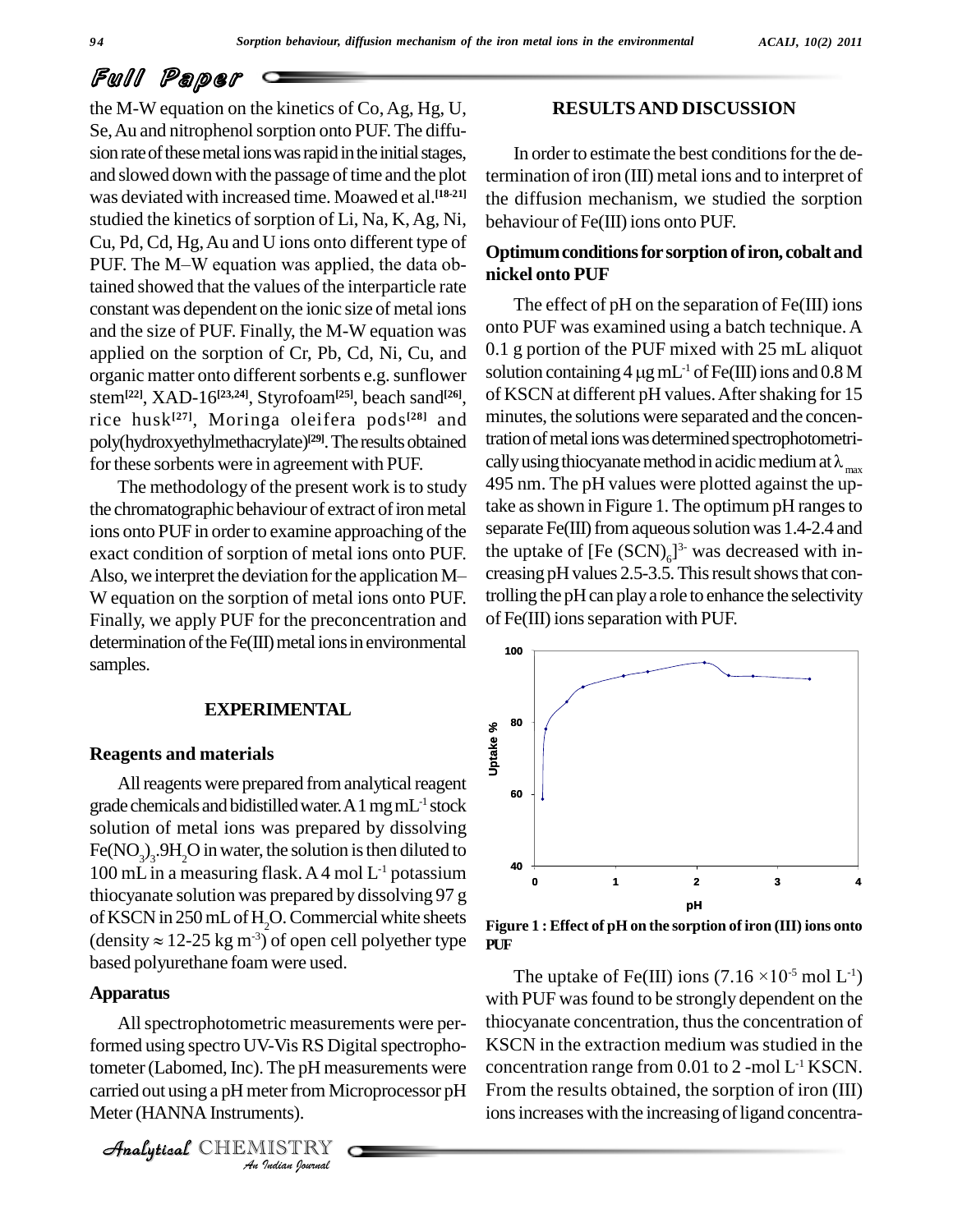tion (from  $0.01$  to  $0.80$  mol  $L^{-1}$ ), then it slightly changed PUF w with the increasing of KSCN concentration (0.4-8.0 mol  $L^{-1}$ ). The optimum KSCN concentration ranges  $T\Delta S$ . were 0.8-2.0 mol L -1**[30]**.

Uptake of the Fe(III) on PUF was determined as a function of metal ions concentrations in the aqueous solution. The linear plot of Q vs. [M<sup>n+</sup>] is shown in Fig- of  $\Delta G$  are attributed to the spontaneous nature of sorpure 2. The resultant isotherms show a good linear relationship over a relatively wide range of  $[M^{n+}]$  with zero intercept (0.0013) and a good correlation ( $r=0.9997$ ).  $_{ex}$ tionship over a relatively wide range of  $[M<sup>n+</sup>]$  with zero ave<br>intercept (0.0013) and a good correlation (r=0.9997). exo<br>The low relative standard deviation values (RSD<sup>o</sup> ues 1.79%) for the analysis of five samples replicates of the Fe (III) which indicates a good precision and accuracy of the proposed method.



**Figure** 2 : **Isotherm** curve of the sorption of  $\text{Fe(III)}$  ions  $\frac{0}{0.00305}$ **ontoPUF**

The results were analyzed using Dubinin The results were analyzed using Dubinin Figure<br>Radushkevich (ln  $q_c = \ln k_{dr} - \beta \varepsilon^2 \& \varepsilon = RT \ln[1 + \frac{1}{q_c}]$ ) Radushkevich (ln  $q_c = \ln k_{dr} - \beta \varepsilon^2$  &  $\varepsilon = RT \ln[1 + \frac{1}{q_c}]$ )<br>equation, where "q" is the amount of Fe(III) ions sorbed iron me equation, where " $q$ " is the amount of Fe(III) ions sorbed<br>per unit mass of PUF, " $q$ " is the amount of metal ions sorbed at equilibrium and  $K_{DR}$  is a constant. The comper unit mass of PUF, "q<sub>e</sub>" is the amount of metal ions<br>sorbed at equilibrium and  $K_{DR}$  is a constant. The computed average value of  $\beta$  from the slopes is -5.9x10<sup>-3</sup> puted average value of  $\beta$  from the slopes is -5.9x10<sup>-3</sup>  $kJ<sup>2</sup>$  mol<sup>-2</sup>. The activation energy of the cation diffusion  $\frac{3}{100}$ process is very important since it reflect the ease with which cation can pass through PUF particles. The value process is very important since it reflect the ease with<br>which cation can pass through PUF particles. The value<br>of  $\Delta E$  can be correlated to  $\beta$  ( $E = 1/\sqrt{-2\beta}$ ). The evalu-<br>(fro ated average value of  $(E)$  is 9.2 kJ mol<sup>-1</sup> for metal ions  $\qquad \qquad$  1 of  $\Delta E$  can be correlated to  $\beta$  ( $E = 1/\sqrt{-2\beta}$ ). The evalu-<br>ated average value of (E) is 9.2 kJ mol<sup>-1</sup> for metal ions <br>sorbed. The small value of  $\Delta E$  suggests that the rate is diffe particle diffusion controlled<sup>[31]</sup>. The average capacity Fe(III) of the PUF for iron metal ions was estimated to be  $1.69$  mmol  $g^{-1}$ .

The dependence of sorption of Fe(III) ions onto

necessary for the maximum uptake of Fe (III) ions ues of  $\Delta H$  and  $\Delta S$  from the slope and the intercept, PUF with temperature was evaluated using the equations: ln  $K_c = -\Delta H / RT + \Delta S / R$ , and  $\Delta G = \Delta H - T\Delta S$ . The plot of ln K<sub>c</sub> vs. 1/T gives the numerical valrespectively (Figure 3). The uptake of metal ions de creases with the increasing of temperature. The aver respectively (Figure 3). The uptake c<br>creases with the increasing of temper<br>age value of ( $\Delta G$ ) is -9.7 kJ mol<sup>-1</sup>, the age value of  $(\Delta G)$  is  $-9.7$  kJ mol<sup>-1</sup>, the negative values<br>of  $\Delta G$  are attributed to the spontaneous nature of sorp-<br>tion process. Similarly, the negative values of  $\Delta H$  (with creases with the increasing of temperature. The average value of  $(\Delta G)$  is  $-9.7$  kJ mol<sup>-1</sup>, the negative values of  $\Delta G$  are attributed to the spontaneous nature of sorpaverage value -102.3 kJ mol<sup>-1</sup>) may be interpret as the exothermic chemisorptions process, while negative values of entropy (with average value -314.0 J  $K^{-1}$  mol<sup>-1</sup>) may be indicative that the sorption is fast. The low activation energy of the sorption as compared to the enthalpy indicates the strong attraction operation during sorption and the uptake process can occur even under normal conditions.



**Figure** 3 **: Effect** of temperature on the sorption of metal from **aqueoussolution**

The performance of PUF in preconcentration of iron metal ions in different volumes of aqueous solution was studied. The effect of the sample volume (10-100) mL) to the weight of PUF  $(0.1 \text{ g})$  on the uptake was studied using batch technique. The data indicate that the maximum sorption of metal ions in batch factor  $(V/$ m) ranges from 200 to 300. The uptake of the iron  $(III)$ ions decreases with increasing of the sample volume m) ranges from 200 to 300. The uptake of the iron (III)<br>ions decreases with increasing of the sample volume<br>(from 98% to 52.6%) in batch factor, V/m~750.

 $Fe(III)$  was examined using batch technique. The den-Indian<br>**Indian**<br>Ing the PUF<br>Ing the PUF<br>INSTRY<br>Indian Iournal The effect of different types of PUF which have different densities (12-25 Kg m<sup>-3</sup>) on the separation of sity values of PUF were plotted against the uptake. The uptake of metal ions increases with decreasing the PUF density  $(93-98\%)$ . This result is due to the type of low

CHEMISTRY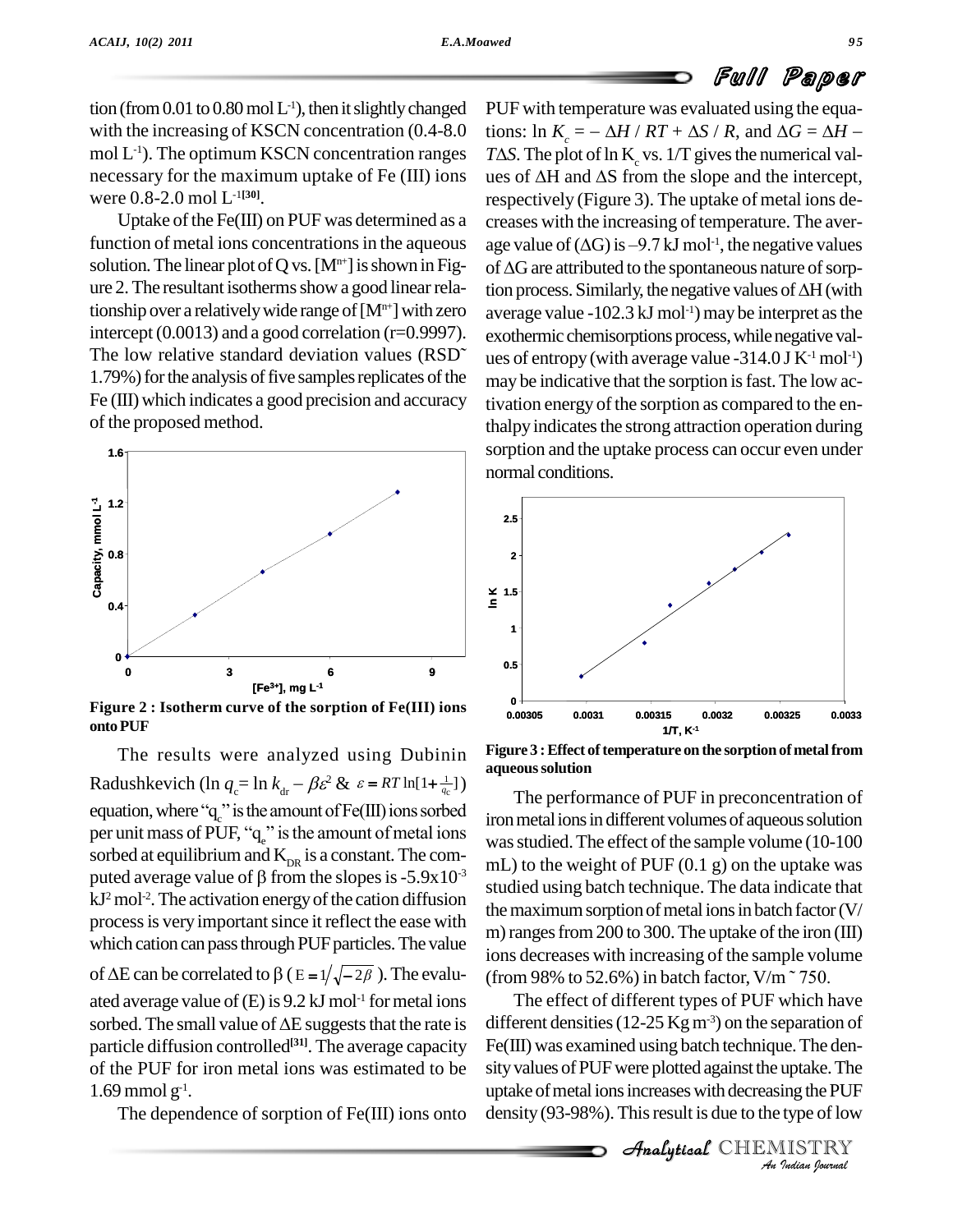densityPUF that has a large pore size and more active centers than the high density PUF.

The influence of particle size of PUF  $(0.12-0.89)$  $cm<sup>3</sup>$ ) on the extraction of Fe(III) was studied. From the results obtained show that the uptake of the PUF for Fe(III) is slightly changed (94.2-98%) with the particle size of PUF due to using type of flexible polyurethane foamhaslow density.

The effect of various eluting agents like HCl, NaOH, NH<sub>4</sub>OH, NaF, Na<sub>2</sub>C<sub>2</sub>O<sub>4</sub>, (NH<sub>4</sub>)<sub>2</sub>C<sub>2</sub>O<sub>4</sub> Na<sub>3</sub>PO<sub>4</sub> and stage.  $CH<sub>3</sub>COCH<sub>3</sub>$  on the stripping of Fe(III) ions from PUF matrix was studied. It was observed that the Fe(III) was partially eluted by NaF,  $Na<sub>3</sub>PO<sub>4</sub>$  and HCl, while  $NH_4OH$ ,  $(NH_4)_2C_2O_4$  and  $CH_3COCH_3$  completely the plo eluted the Fe (III) from the PUF matrix.

#### **Sorption diffusion mechanismof iron onto PUF**

The rate of sorption of  $Fe(III)$  ions onto  $PUF(0.28)$ cm<sup>3</sup>) was measured by batch extraction mode at different time intervals, i.e., 0.1-30 min. From the results  $\frac{1}{2}$ obtained, the time required for sorption equilibrium for Fe(III) was found to be 5 minutes. This rapid extraction is due to the application of PUF by using batch technique.

Sorption of iron (III) ions on PUF may involve three steps: bulk transport of the solute in the solution, film transfer involving diffusion of the solute through a hypothetical film boundary layer and diffusion of the solpolitical rinn counting they are director of the solutions. pore-wall surfaces to active adsorption sites<sup>[10]</sup>. In previous published articles<sup>[10-24]</sup>, results of studies on the constant diffusion mechanism of metal ions onto PUF using the equation of M-W show that the plot of Qt versus  $t^{1/2}$ waslinear but does not passthrough the origin and de viated with the increasing of time. Therefore, we apply M-W equation to study the factor affect the diffusion mechanism of Fe(III) ions onto PUF and to interpret the deviation of these model on the sorption of metal ions onto PUF.

Analytical side is high in the initial stages and decreased with large parties are the initial stages and decreased with *Indian*<br>*Indian Indian*<br>*Indian Journal*<br>*I*ndian *Iournal* The obtained data show that the plot consists of three lines as predicted by the M-W equation (Figure 4). The lines do not passthrough the origin.The diffu the passage of time. The time required for the intial stage tercep is one minute and the avearage value of the uptake in this time nearly about 70% (n=5). Also, the time re-

 $\mathcal{A}$ nalytical  $\mathbb{CHEMISTRY}$ 

quired forsorption in the second and third stages are 1 and 7 minutes ( $n=5$ ), respectively and the uptakes for these times are 11.9 and 13.8%, respectively. The values of diffusion rate constant  $(k_M)$  are computed from the three distinct slopes (Figure 4). The average value (n=5) of  $k_M$  is estimated to be 0.73 mmol  $g^{-1}$  min<sup>-1</sup> in the initial stage up to one minute and is reduced to 0.13 mmol  $g^{-1}$  min<sup>-1</sup> up to one minute in the second stage, then to 0.03 mmol  $g^{-1}$  min<sup>-1</sup> up to 7 minutes in the third stage. The decrease of  $k_{\scriptscriptstyle\rm{M}}^{}$  in the second and third steps is due to the retardation and blocking of the active centers which mean the saturation of the surface by adsorbed molecules. The values of intercept of the three lines of the plot are  $-0.23, +0.40$  and  $+0.56$ , respectively. Finally, the equations of the three stages are  $y = 0.73x$ .  $0.23$  (R<sup>2</sup> = 0.99), y = 0.13x + 0.40 (R<sup>2</sup> = 0.96) and y =  $0.034x + 0.56$  (R<sup>2</sup>=0.97), respectively (n=5).



**Figure 4 : Effect of batch factor (V/m) on the diffusion rate constant ofFe(III) ontoPUF**

The effect of particle size of PUF on the diffusion rate of iron (III) was studied. Three straight lines were obtained, which were taken as indication that the particle diffusion mechanism of Fe (III) onto PUF pass through three stages (steps). The results show that the three straight lines do not passthrough the origin. The value of diffusion rate constant(slope) decrease in the first step and increases in the second step with increasing the particle size of PUF, but it does not change in the third step (TABLE1). The values of the intercept of first and second lines have negative valueswhen using large particle size of PUF. The values of slope and intercept of third step at different particle size of PUF are nearly equals, which show that the diffusion rate of third step isindependent on the particle size of PUF.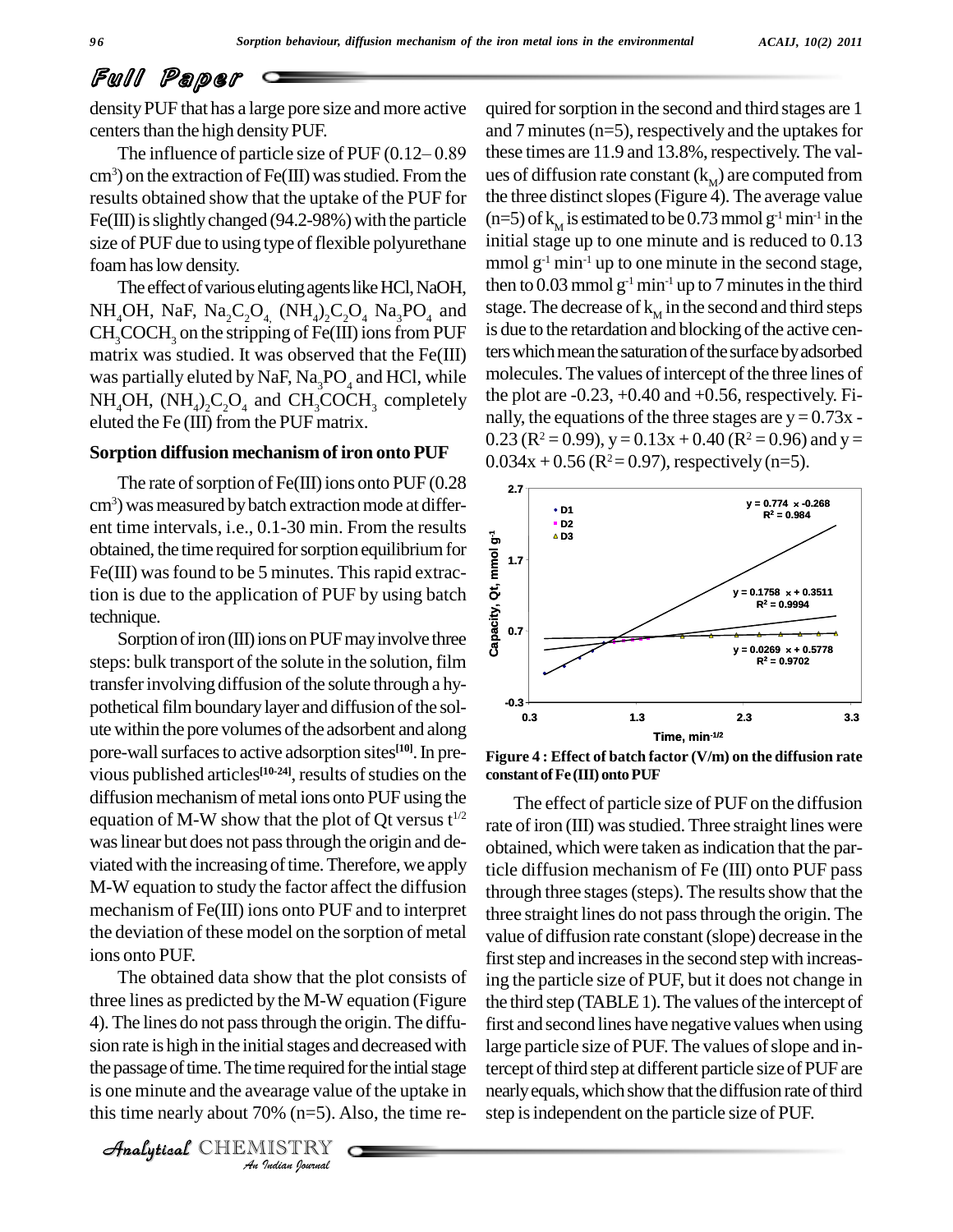| <b>Particle</b><br>size, $cm3$ | Step-1       | Step-2                              | Step-3                                                          |
|--------------------------------|--------------|-------------------------------------|-----------------------------------------------------------------|
| 0.28                           |              | $R^2 = 0.99$ $R^2 = 1$ $R^2 = 0.97$ | $y = 0.71x - 0.23$ , $y = 0.17x + 0.36$ , $y = 0.027x + 0.58$ , |
| 0.37                           | $R^2 = 0.98$ | $R^2 = 1$ $R^2 = 0.94$              | $y = 0.41x - 0.13$ , $y = 0.73x - 0.44$ , $y = 0.028x + 0.57$ , |
| 0.89                           | $R^2 = 0.99$ | $R^2 = 1$ $R^2 = 0.94$              | $y = 0.41x - 0.14$ , $y = 0.72x - 0.45$ , $y = 0.028x + 0.57$ , |

**TABLE1 :Effect of particle size of PUFon the diffusion rate**

The effect of pore size of PUF (using PUF with different densities, 12, 16, 21 and 25 Kg  $m^{-3}$ ) on the rate of diffusion of Fe (III) was studied. The results obtained show that the value of the diffusion rate constant decreases with increasing PUF densityin the initial stage, but increases in the third step. The value of intercept increases with increasing the PUF density in the initial stage but decreased in the second and third steps (TABLE 2). These results show that the rate of diffusion is strongly dependent on the pore size or density of PUF.

**TABLE2 :Effect of polyurethane type (density) on the diffu sion rate**

| Density,<br>$kg \, \text{m}^{-3}$ | Step-1       | Step-2                                                                                                   | Step-3    |
|-----------------------------------|--------------|----------------------------------------------------------------------------------------------------------|-----------|
| 16                                |              | $y = 0.64x - 0.20$ , $y = 0.24x + 0.22$ , $y = 0.05x + 0.53$ ,<br>$R^2 = 0.99$ $R^2 = 0.99$ $R^2 = 0.90$ |           |
| 21                                | $R^2 = 0.99$ | $y = 0.53x - 0.16$ , $y = 0.24x + 0.15$ , $y = 0.08x + 0.42$ ,<br>$R^2 = 0.99$ $R^2 = 0.95$              |           |
| 25                                | $R^2 - 1$    | $y = 0.33x - 0.11$ , $y = 0.14x + 0.11$ , $y = 0.11x + 0.16$ ,<br>$R^2 - 1$                              | $R^2 = 1$ |

The effect of temperature on the rate of diffusion of Fe(III) onto PUF was examined. It was found that the rate of diffusion decreases from 0.73 to 0.32 mmol  $g^{-1}$ min<sup>-1</sup>, and the intercept increases (from -0.23 to -0.11)  $\frac{1}{6}$ by increasing the temperature from 25 to 53  $\degree$  C in the first stage. But the values of slope icreases and intercept decreases with the increasing of temperature in second and third stages (TABLE 3). These results may be attributed to the change of diffusion rate depending on temperature.

| Temp,<br>$\rm ^{\circ}$ C | Step-1                               | Step-2                                                                      | Step-3                               |
|---------------------------|--------------------------------------|-----------------------------------------------------------------------------|--------------------------------------|
| 37                        | $y = 0.50x - 0.19$ ,<br>$R^2 = 0.95$ | $y = 0.40x - 0.05$ ,<br>$R^2 = 0.98$                                        | $y = 0.04x + 0.47$ ,<br>$R^2 = 0.96$ |
| 48                        | $R^2 = 0.99$                         | $y = 0.37x - 0.13$ , $y = 0.56x - 0.32$ , $y = 0.04x + 0.41$ ,<br>$R^2 - 1$ | $R^2 = 0.98$                         |
| 53                        | $R^2 = 0.99$                         | $y = 0.32x - 0.11$ , $y = 0.50x - 0.28$ ,<br>$R^2 = 1$                      | $y = 0.05x + 0.34$ ,<br>$R^2 = 0.95$ |

on the rate of diffusion was also studied.The diffusion rate constant increases with the increasing of concentration of metal ions (TABLE 4). It is clear that the intercept increases with increasing  $[M<sup>n+</sup>]$  in the case of second and third stages while it decreases in first stage. These results may be attributing to the strong depen dency of the diffusion rate on the concentration of metal ions. The intercept values are also functions of the concentration of iron  $(b = f[Fe(III))]$ ).

**TABLE 4 : Effect of concentration of iron (III) on the diffu sion rate**

| Conc.,<br>$mgL^{-1}$ | Step-1       | Step-2                                                                      | Step-3       |
|----------------------|--------------|-----------------------------------------------------------------------------|--------------|
| $\overline{c}$       | $R^2 = 0.97$ | $y = 0.31x - 0.08$ , $y = 0.12x + 0.13$ , $y = 0.02x + 0.27$ ,<br>$R^2 = 1$ | $R^2 - 1$    |
| 6                    | $R^2 = 0.98$ | $y = 0.90x - 0.29$ , $y = 0.40x + 0.24$ , $y = 0.06x + 0.76$ ,<br>$R^2=1$   | $R^2 = 0.98$ |
| 8                    | $R^2 = 0.99$ | $y = 1.07x - 0.35$ , $y = 0.50x + 0.29$ , $y = 0.11x + 0.94$ ,<br>$R^2 = 1$ | $R^2 = 0.97$ |

Studying the effect of batch factor, 100-1000 mL g -1 (V/m, 0.1 g of PUF in 10-100 mL ofsolution) on the diffusion rate of Fe(III) onto PUF showed that the diffusion rate constant of Fe(III) ions decreases from the diffusion rate of Fe(III) onto PUF showed that the<br>diffusion rate constant of Fe(III) ions decreases from<br>1.15 to 0.06  $\mu$ mol  $g^{-1}$  min<sup>-1</sup> with increasing of batch factor from  $100 \text{ mL g}^{-1}$  (Figure 5). The intercept increases the first stage but it decreases with increasing batch factor in the second and third stages. These re sults may be shows to the diffusion rate strongly depend on the batch factor.



*An*Analytical**Figure 5 :Morris-Weber (M-W) plot of diffusionrateFe (III) ions** onto PUF

*In rate Fe (III)*<br> *Ins* (Fe, Co<br> *IISTRY*<br> *IISTRY* The diffusion rate of different metal ions(Fe, Co and Ni) onto PUF was studied. The obtained data

**Analytical** CHEMISTRY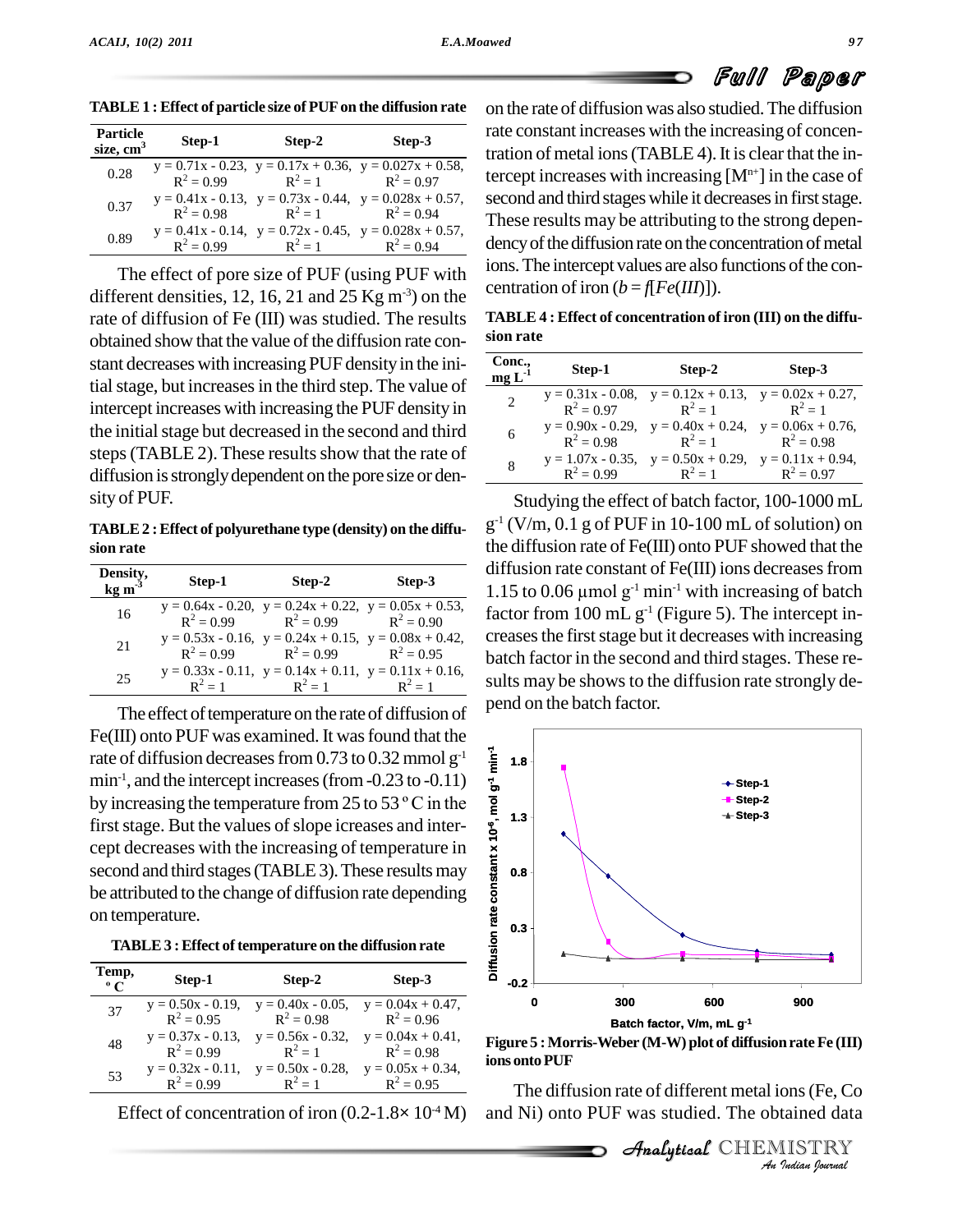reveals that the values of the diffusion rate constant sequence is in the order  $Co^{2+} > Fe^{3+} > Fe^{2+} > Ni^{2+}$  of the (TABLE 5). These results reflect that the diffusion rate not only depends on the ionic size but it also depends on valence of metal ions and charge of complex. In our previous study, the values of  $k_M$  sequence is in the T order  $\text{Zn}^{2+} > \text{Cd}^{2+} > \text{Hg}^{2+}$  which shows that the diffu- PUI sion rate depends on the size of metal ions<sup>[32]</sup>. The  $-Q_i$ plot of  $Co(II)$  and  $Ni(II)$  ions consists of a two-stage straight line while the plots of Fe(III) and Fe(II) con sists of three stages. The diffusion rate of these metal ions is rapid in the initial stages, and then slows down with the passage of time.

**TABLE5 : Effect of different metal ions on the diffusion rate**

| <b>Metal</b><br>ions | Step-1                                       | Step-2                                                                 | Step-3 |
|----------------------|----------------------------------------------|------------------------------------------------------------------------|--------|
| Fe $(II)$            | $y = 0.66x - 0.20,$<br>$R^2 = 1$             | $y = 0.12x + 0.34$ , $y = 0.02x + 0.49$ ,<br>$R^2 = 1$<br>$R^2 = 0.97$ |        |
|                      | Co (II) $y = 2.53x - 0.80$ ,<br>$R^2 = 1$    | $y = 0.27x + 1.47$ , $R^2 = 1$                                         |        |
|                      | Ni (II) $y = 0.13x + 0.01$ ,<br>$R^2 = 0.95$ | $y = 0.018x + 0.21$ , $R^2 = 0.97$                                     |        |
|                      |                                              | Reichenberg equations $Q_t/Q_s = 1 - 6\pi^2 e^{-Bt}$ where             |        |

 $B = \pi^2 r^{-2} D_i$  was applied to study the particle diffusion rate co mechanism. The results obtained for this model is in

agreement with M-W model. That is the diffusion rate of these matters is rapid in the initial stages, and slows down with the passage of time. The obtained plot consists of a three-stage line that does not passes through the origin (TABLE  $6$ ).

The kinetic data for the sorption of Fe(III) onto PUF was calculated according to the first order (log( $Q_e$ The kinetic data for the sorption of Fe(III) onto<br>*DF* was calculated according to the first order ( $log(Q_e$ <br> $Q_t) = logQ_e - k_1 t / 2.303$ ) and the second order (*t*/  $Q_t = 1/k$ ,  $Q_e^2 + t/Q_e$  reactions. A plot of  $log(Q_e - Q_t)$ calculated according to the first order (log( $Q_e$ <br>  $2Q_e - k_1 t / 2.303$ ) and the second order (*t*/<br>  $Q_e^2 + t / Q_e$ ) reactions. A plot of log ( $Q_e - Q_e$ ) vs. t shows a three-stage straight line (TABLE6) which indicates that the process is a first order reaction for each of the three stages of the sorption of iron (III) onto PUF. The values of rate constants  $(k_{11}, k_{12}, k_{13})$ of the three stages calculated from the slopes are 1.77, 0.83 and 0.48 min<sup>-1</sup>, respectively. The values of half life of three stages of sorption of  $Fe(III)$  onto PUF are 0.39, 0.83 and 1.44 min, respectively. The plot of  $t/Q_t$  vs. t for the experimental data according to second order reaction model gives two linear relationships (second and third stages become one,TABLE 6).Themodel is not applied on the first stage due to the negative value of the slope of the straight line. The calculated values of rate constant ( $k_2$ ) and half life ( $t_{1/2}$ ) are 3.36 min<sup>-1</sup> and 0.28 min, respectively.

| <b>Equation</b>       | Step-1                               | Step-2                             | Step-3                              |  |
|-----------------------|--------------------------------------|------------------------------------|-------------------------------------|--|
| $F (Qt/Qe)$ vs. t     | $y = 0.60x + 0.18$ , $R^2 = 0.91$    | $y = 0.13x + 0.61$ , $R^2 = 0.99$  | $y = 0.01x + 0.87$ , $R^2 = 0.98$   |  |
| Bt vs. t              | $y = 1.28x - 0.41$ , $R^2 = 0.97$    | $y = 0.68x + 0.12$ , $R^2 = 1$     | $y = 0.43x + 0.34$ , $R^2 = 0.90$   |  |
| Qe-Qt vs. t           | $y = -0.54x + 0.67$ , $R^2 = 1$      | $y = -0.07x + 0.20$ , $R^2 = 1$    | $y = -0.006x + 0.05$ , $R^2 = 0.95$ |  |
| Log $(Qe - Qt)$ vs. t | $y = -0.77x - 0.0476$ , $R^2 = 0.95$ | $y = -0.36x - 0.50$ , $R^2 = 0.99$ | $y = -0.21x - 0.68$ , $R^2 = 0.90$  |  |
| $t/Qt$ vs. $t$        | $y = -0.10x + 1.34$ , $R^2 = 0.81$   | $y = 0.97x + 0.28$ , $R^2 = 1$     |                                     |  |
| $1/Qt$ vs. $1/t$      | $y = 2.03x - 0.14$ , $R^2 = 1$       |                                    | $y = 0.43x + 1.47$ , $R^2 = 0.99$   |  |

**TABLE6 :Kinetic data ofdifferent modelfor the sorption ofiron (III) onto PUF**

### **Application**

The analytical applicability of the polyurethane foam was tested for the separation of iron in different samples.

mg L<sup>-1</sup>; Cl: 22.0 mg L<sup>-1</sup>; SO<sub>4</sub>: 20.5 mg L<sup>-1</sup>; NO<sub>3</sub>: 4.5 *I*<br>
Ind pH: 7.2 l<br> *I* re removed u<br> *I* of water sametal ions at t<br> *I* ISTRY mg L<sup>-1</sup>; F: 0.05 mg L<sup>-1</sup> and pH: 7.2 had certified by P: 8.0  $Fe (III)$  ions in the different samples of spring water fromAl-Nefud Desert (water composition: Na: 17.9 mg L<sup>-1</sup>; K: 1.2 mg L<sup>-1</sup>; Ca: 10.0 mg L<sup>-1</sup>; Mg: 3.75 mg <sup>v1tam11</sup> L<sup>-1</sup>; Fe: 0.01 mg L<sup>-1</sup>; TDS: 122.5 mg L<sup>-1</sup>; HCO<sub>3</sub>: 28.5 (weigh Nova and Hayat Co) were removed using batch tech-<br>nique. A 25 mL aliquot of water sample was spiked ker<br>with 100 µg of tested metal ions at the adjusted pH. crea nique. A 25 mL aliquot of water sample was spiked ker with 2 mL of concentrated  $HNO<sub>3</sub>$  by slowly in-

CHEMISTRY

Then the solutions were shacked 10 min. The uptake percentage of Fe(III) ions from the water samples onto PUF was 99. The results show that the PUF is a suitable sorbent for removing metal ions from water.  $(RSD~0.69\%, n=4)$ .

 $\frac{5 \text{ mg}}{28.5}$  (weighing 0.4196 g and containing Ca: 10.7 mg; Cu: 1<br>  $\frac{14.5}{14.5}$  mg; Cr: 25 µg; Fe: 4.9 mg; Mg: 19.2 mg; Mn: 1.9 mg; PUF was used for determining iron content in multivitamin capsules using batch technique. A capsule (weighing 0.4196 g and containingCa: 10.7mg;Cu: 1 (weighing 0.4196 g and containing Ca: 10.7 mg; Cu: 1<br>mg; Cr: 25 μg; Fe: 4.9 mg; Mg: 19.2 mg; Mn: 1.9 mg;<br>P: 8.0 mg; Se: 25 μg ; Zn: 7.6 mg) of AZINC (Arkopharma, Carros, France) was digested in a bea creasing the temperature to  $150^{\circ}$ C until a solid residue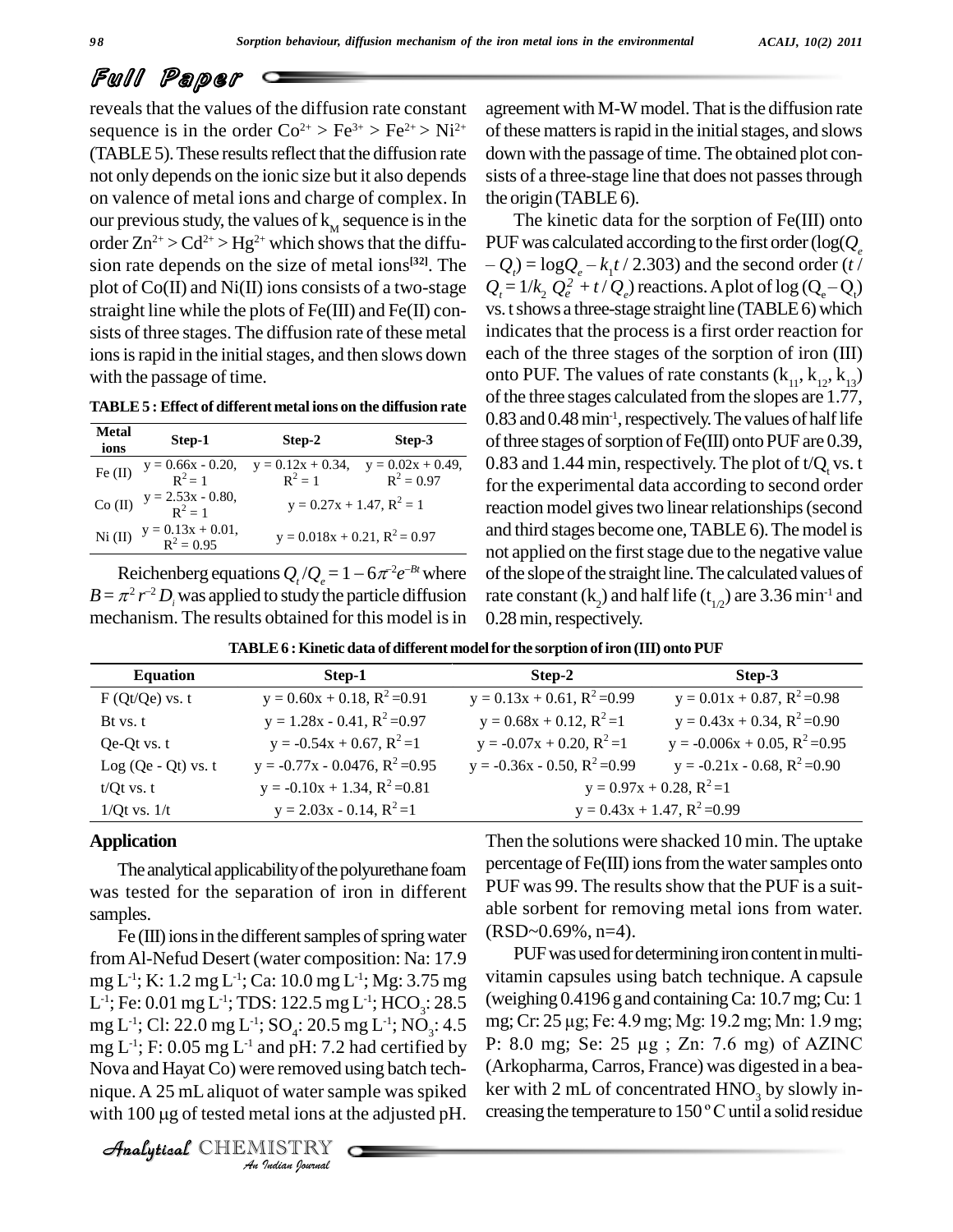remained.After cooling, the residue was dissolved in 20 mL of concentrated  $HNO_3$ . The solution was gently not pas evaporated on a steambath till a residuewas again left. It was mixed with 50 mLof distilled water, and con centrated  $HNO<sub>3</sub>$  was added dropwise until a clear solution was obtained. The pH of solution was adjusted to 2.3 and the recommended procedure applied. The percentage of Fe(III) after recoverywith 10mLof ac etone was determined spectrophotometrically.The av erage value of the recovered iron was 4.68 mg (95.5 %, RSD~1.03%, n=7). These results showed the suitability of the PUF for determination of iron in pharmaceutical samples.

The iron content of Granite reference sample, G2 (USGeologicalSurveyCertificate ofAnalysis,USGS) was determined. A 0.1 g portion of Granite was di- (US Geological Survey Certificate of Analysis, USGS)<br>was determined. A 0.1 g portion of Granite was digested with 5 mL conc.  $HNO_3$  and 15 mL HCl until a solid residue remained.After cooling to roomtemperagested with 5 mL conc. HNO<sub>3</sub> and 15 mL HCl until a<br>solid residue remained. After cooling to room tempera-<br>ture the residue was dissolved in 10 mL of H<sub>2</sub>O and 2  $\frac{1}{1}$ mL of conc.  $HNO_3$  then diluted with distilled water to [3] V. 100 mL.The pH of the solution was adjusted and the batch procedure was applied. Iron concentration was [4] E.V.Kus'mina, L.N.Khatuntseva, S.G.Dmitrienko; found to be  $1.11 \text{ mg } L^1$  using PUF (RSD~0.25%, n=3). These results are in good agreement with the value of obtained by direct spectrophotometric measurements  $(1.16 \text{ mg L}^{-1})$  and the certified reference sample of Granite  $(1.06 \,\mathrm{mg}\, \mathrm{L}^{1}).$ 

#### **CONCLUSION**

The present work deals with the using of polyurethane foam as polymeric extractors to separate and determine of concentration iron metal ions in environmental samples. The sorption behaviour of Fe(III) onto PUF Sep was studied. The maximum uptake was in the pH range [11] M.<br>of 0.4-2.4, and the average values of  $\Delta G$ ,  $\Delta H$  and  $\Delta S$  289 was studied. The maximum uptake was in the pH range are -9.7 kJ mol<sup>-1</sup>, -102.3 kJ mol<sup>-1</sup> and -314.0 J K<sup>-1</sup> L<sup>12</sup>  $\text{mol}^{\text{-1}}, \text{resp}$ 4-2.4, and the average values of  $\Delta G$ ,  $\Delta H$  and  $\Delta S$  and  $\Delta H$  = 289 (29.7 kJ mol<sup>-1</sup>, -102.3 kJ mol<sup>-1</sup> and -314.0 J K<sup>-1</sup> [12] S.M.H = 7 rech., Tech., indicate the spontaneous and exothermic nature of the sorption of these metal ions. Also, the average sorption capacity of PUF was 1.69 mmol  $g^{-1}$ , and sorption of these metal ions. Also, the average sorption capacity of PUF was 1.69 mmol  $g^{-1}$ , and  $\frac{48}{48}$  preconcentration factor of value ~250 and the recovery [15] M of 96-99% were achieved.

The diffusion mechanism of iron (III) ions onto polyurethane foam was studied by using Morris-Weber equation results. From the results, we observed that: I)

the plot of  $Q_t$  versus  $t^{1/2}$  is a three-stage line that does not passthrough the origin with three-intercept value. II) The intercept value of the first stage is negative while those of the second and third stages are positive. III) The values of slopes in are order of second stage  $>$  first stage > third stage with increasing of temperature and particle size of PUF. IV) The values of intercepts of second stage are changed to negative values with in creasing of temperature and the particle size of PUF. Therefore, we can write the modified model for M-W creasing of temperature and the particle size of PUF.<br>Therefore, we can write the modified model for M-W<br>equation as  $y = a\sqrt{x} \pm b$  where  $a = f(r^*, r', z, T, C, V)$ 

/ *m*) and  $b = f(Qe)$ .

#### **REFERENCES**

- **[1]** H.Sone, B.Fugetsu, S.Tanaka; J.Hazardous Materials, **162(1)**, 423 **(2009)**.
- **[2]** S.V.Khimchenko, L.P.Eksperiandova, A.B.Blank; J.Anal.Chem., **64(1)**, 14 **(2009)**.
- **[3]** V.V.Apyari, S.G.Dmitrienko; J.Anal.Chem., **63(6)**, **530 (2008)**.<br>**[4]** E.V.Kus'mina, L.N.Khatuntseva, S.G.Dmitrienko; 530 **(2008)**.
- J.Anal.Chem., **53(1)**, 34 **(2008)**.
- **[5]** F.C.M.Portugal, M.L.Pinto, J.M.F.Nogueira; Talanta, **77(2)**, 765 **(2008)**.
- **[6]** C.Chaemfa, J.L.Barber, T.Gocht, T.Harner, I.Holoubek,J.Klanova, K.C.Jones; Environmental Pollution, **156(3)**, 1290 **(2008)**.
- **[7]** E.E.Baldez, N.F.Robaina,R.J.Cassella;J.Hazardous Materials, **159(2-3)**, 580 **(2008)**.
- **[8]** A.R.M.Silva, F.C.M.Portugal, J.M.F.Nogueira; J.Chromatog.A, **1209(1/2)**, 10 **(2008)**.
- **[9]** M.M.Saeed; Sep.Sc.& Tech., **43(4)**, 923 **(2008)**.
- **[10]** M.M.Saeed, A.Rusheed, N.Ahmed, J.Tolgyessy; Sep.Sc.& Tech., **29**, 2143 **(1994)**.
- **[11]** M.M.Saeed, M.Ahmed; Anal.Chim.Acta, **525(2)**, 289 **(2004)**.
- **[12]** S.M.Hasany, M.M.Saeed, M.Ahmed; Sep.Sc.& Tech., **35(3)**, 379 **(2000)**.
- **[13]** S.M.Hasany, M.M.Saeed, M.Ahmed; Talanta, **54**, 89 **(2001)**.
- **[14]** M.S.El-Shahawi, H.A.Nassif; Anal.Chim.Acta, **481**, 249 **(2003)**.
- *A A*<sub>n</sub> *A*<sub>n</sub>.El-Shahawi, M.A.El-Sonbati; Talanta, **67**, 806<br>(2005) **(2005)**.
- anta, **67**, 806<br>del-Rasoul,<br>!, **601**, 218<br>IISTRY<br>!udian !ournal **[16]** A.B.Farag, M.H.Soliman, O.S.Abdel-Rasoul, M.S.El-Shahawi; Anal.Chim.Acta, **601**, 218 **(2007)**.